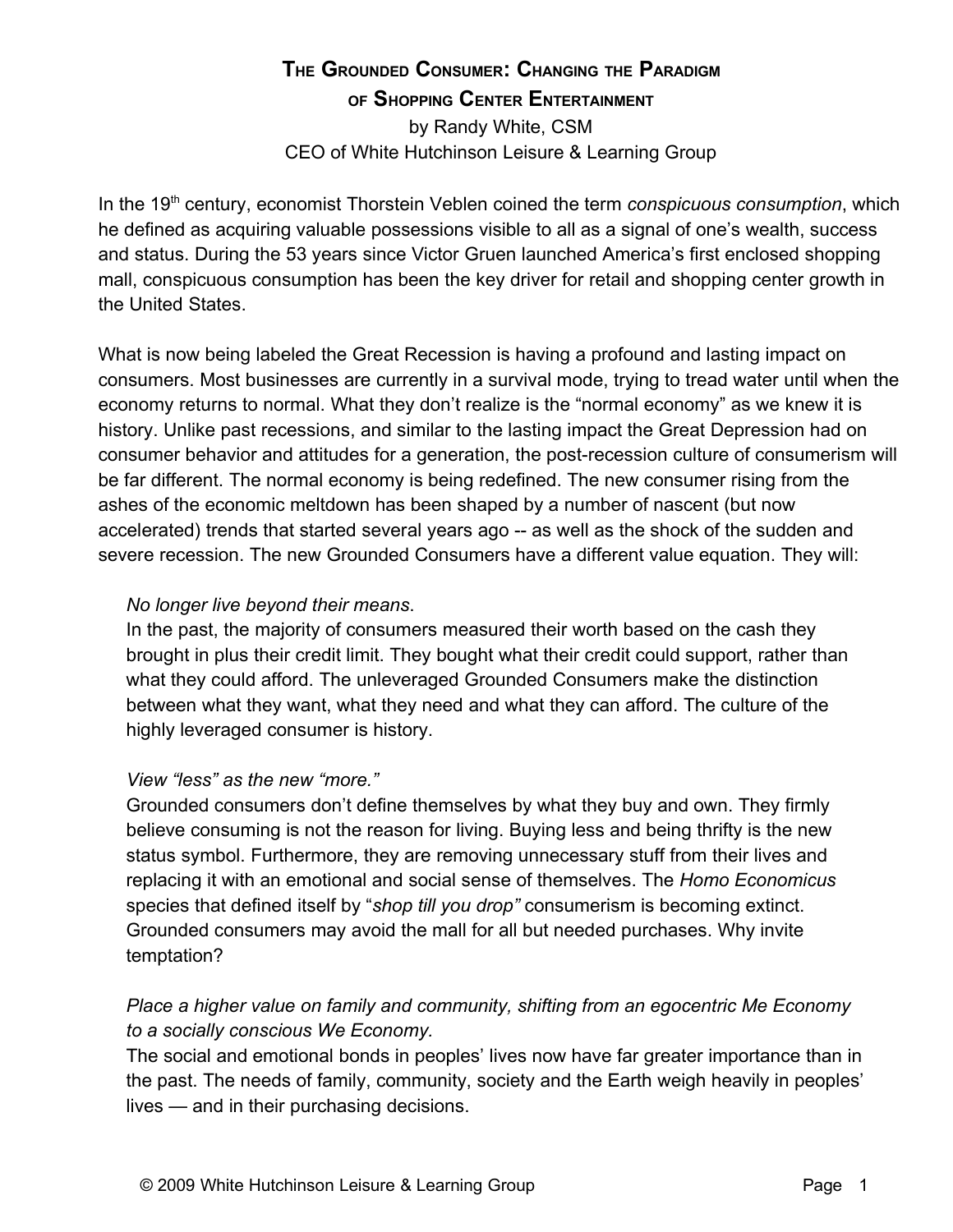# *Maintain fun in their lives through experiences and luxuries that don't exceed their means.*

Grounded Consumers want to enjoy life and make time for fun and shared experiences. They are looking for simple pleasures that don't break the bank — or take them to the mall. The Grounded Consumer will obtain personal gratification through trading up to small and larger luxuries and maintain fun and enriching experiences in their life.

Grounded Consumers also will borrow less and save more than in the past. What this means for retailers and shopping centers is the Grounded Consumer will spend less on stuff. This paradigm shift is already well under way. The consumer savings rate has increased during the past few years from below zero to 6.9% in May 2009, the highest since February 1995. Most economists predict it will continue to go even higher. Consumer revolving credit, made up of credit and charge cards, has been falling at an annual rate of more than 6% since the third quarter of 2008. Consumer spending as a percentage of gross domestic product (GDP) increased from 61% in the early 1950s to a peak of 72% just a little over a year ago. Economists predict that consumer spending in the future will be at two-thirds of GDP, where it was about 10 years ago. A recent survey of 5,000 U.S. consumers by *Alix & Partners* predicted post-recession spending will go back to just 86% of pre-recession levels, which is about a 10% drop in spending. Lee Scott, *Walmart's* president and CEO, sees the consumer having new patterns of frugality that will live on long after the recovery. Paco Underhill, CEO of *Envirosell*, a retail consulting firm, says that conspicuous consumption has now become bad manners.



The rapid emergence of Grounded Consumers and their decreased spending is not the only challenge facing shopping centers needing to adjust to this new economy. The classic mall anchor, department stores, have been consolidating and closing. Consumers' dissatisfaction with enclosed malls has likewise been growing. In their fifth annual survey of consumer dissatisfaction conducted last fall, the *Baker Retailing Initiative* at *the Wharton School* and the *Verde Group* found consumers are aggravated and uninspired by the sameness and predictability of shopping malls. The most common problems included an inadequate selection of restaurants, a lack of anything unique, too many stores carrying the same products, difficulty finding a parking space,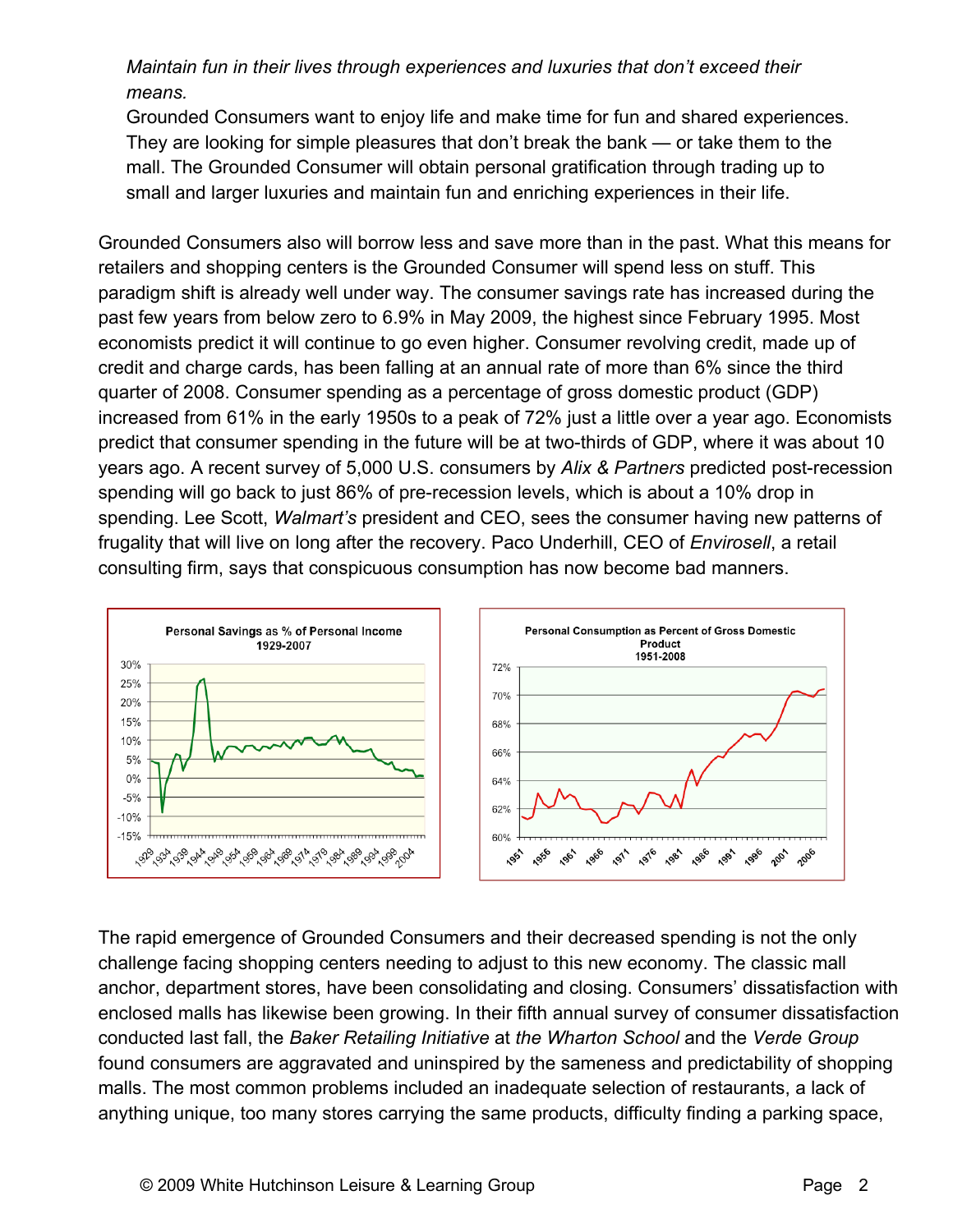too-limited selection of stores, too few restrooms, not enough signs and elevators, too many teenagers hanging around and no evidence of environmental consciousness.

*Wharton* marketing professor Stephen Hock, director of the retail initiative, puts it this way: "People go to the mall, and nothing stands out or makes the experience fun or exciting. There is no sense of discovery. Nothing catches the eye. It's the same restaurants and the same stores in every mall. People are spending less time shopping aimlessly. I think this is a long-term trend. People are still shopping and spending but they do it less often and it has to be more purposeful." This dissatisfaction was evident even before the full onset of the recession.

In a nutshell, most malls are boring. "Lifestyle centers," which are new open-air centers, are trying to provide the ambience and flair most malls lack. However, in a recent white paper issued by *The Center for Hospitality Research at Cornell University*, commentator Karl Kalcher says most lifestyle centers "have begun to display the sameness similar to that of malls. These centers all seem to look like a set from the same mock Italian hill town, no matter whether the center is built in Maine or Mississippi" and contain the same national brand stores and restaurants as every other property in the same trade area.

And on top of all these issues, on-line shopping is slowly gaining market share, making a trip to the mall less necessary or relevant.

Many of all but the very best retail properties could soon become ghost towns, considering:

- Consumers making what appears to be permanent lifestyle and consuming changes,
- Store bankruptcies and closings, and
- Shoppers being dissatisfied with the sameness and unexciting experience of visiting most malls and even new lifestyle centers

*Green Street Advisors, Inc*., a real estate research firm, predicts around 100 malls will join the dead-mall category by the end of 2010. Even the very best centers could have long-term vacancies. Between 1990 and 2005, consumer spending per capita rose 14%, adjusted for inflation, while retail space per capita in the U.S. doubled. The *International Council of Shopping Centers* reports there is currently 22.9 square feet of shopping center GLA for every man, woman and child in the country. That magnitude of retail space is not supportable by Grounded Consumers' reduced expenditures on stuff. May 2009 non-anchor mall sales saw a 11.2% decline compared to May 2008, and May year-date sales were down 6.2% compared to the prior full year according to *ICSC* data. The basic model for shopping centers and malls built on a foundation of conspicuous consumption is fast becoming a dinosaur, and in order to prosper in the future, needs to be reinvented to attract Grounded Consumers' time and money.

What is the answer? How can centers reinvent themselves to appeal to the post-recession consumer? A large part of the solution is to incorporate more experiences. We have moved into the "experience economy." Experiences, both entertaining and enriching, are taking on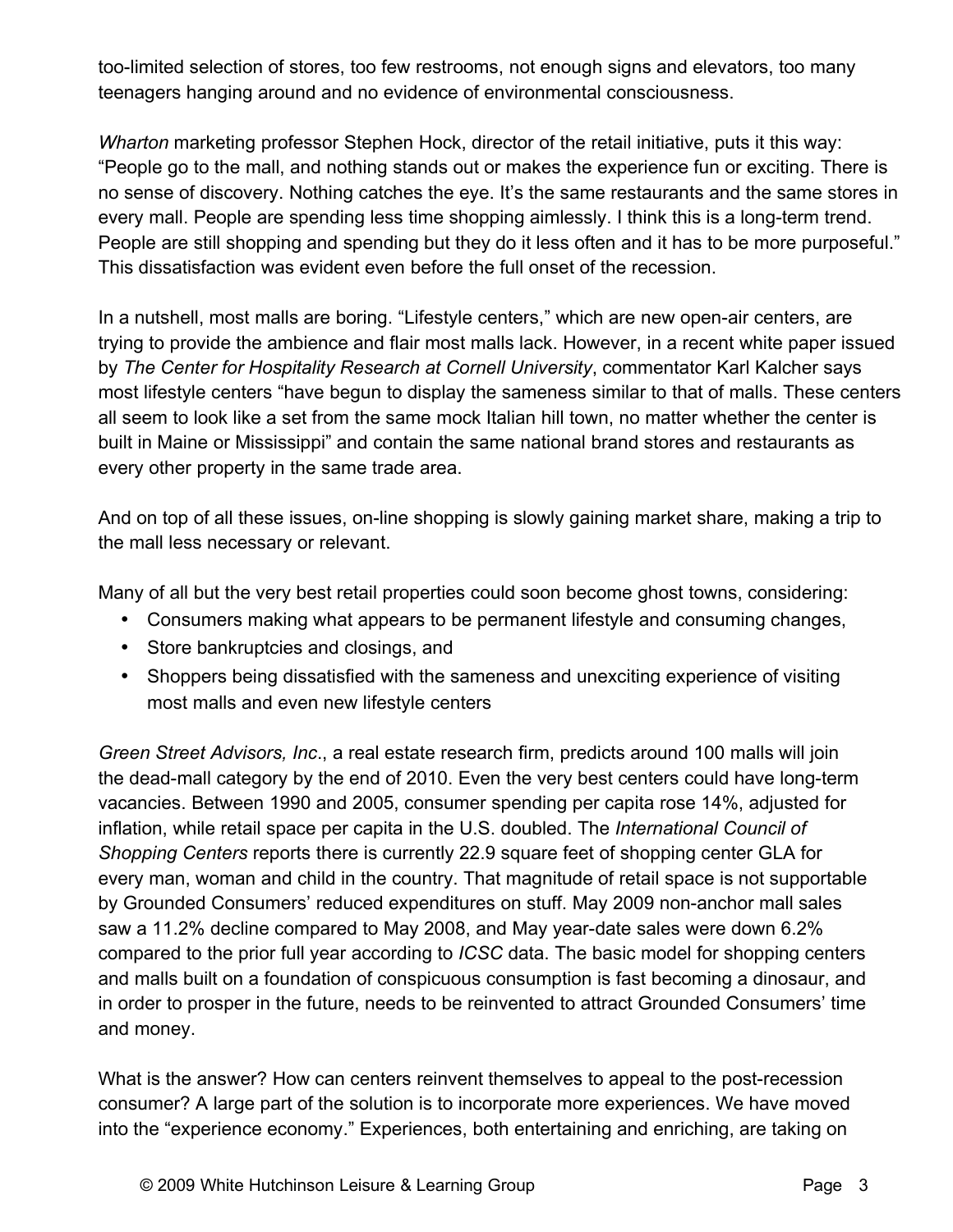even greater importance with consumers as the accumulation of stuff decreases in importance. The continued increase in the education level of Americans also is driving the desire for enriching experiences that increase their knowledge. Americans want to have fun and learn something at the same time. To generate traffic, shopping centers need to retain their destination status, but more for experiences, including dining, entertainment and knowledge -- and less as a destination primarily to buy stuff. According to Paco Underhill, U.S. developers are behind the times. "It can't be a mall. It has to be 'place making.' Developers have to offer synergy, some other reason to be there. People want to be able to feel as if the act of going shopping isn't about ratcheting up their credit card debt." In other words, it needs to be a fun, leisure experience, not just a shopping experience.

Since the earliest days of the enclosed mall, entertainment in some form has been part of the mix, whether it was background music, a central mall court with periodic fashion shows or other shows, seasonal decorations or visits by Santa or the Easter Bunny. *West Edmonton Mall* in Alberta, Canada, ratcheted up the equation in 1981 when it opened *Fantasyland* (now renamed *Galaxyland*), a 400,000-square-foot indoor amusement park with 26 rides. The mall later added a waterpark, ice skating and bowling. *Mall of America* in Bloomington, Minnesota, followed in 1992 with the 6+-acre *Knott's Camp Snoopy*, since rebranded as *Nickelodeon Universe*. Its other entertainment attractions include an aquarium, *NASCAR Silicon Motor Speedway*, miniature golf and a casino.

Several dozen North American malls have included amusement areas with rides or family entertainment centers (FECs) greater than 30,000 square feet as anchor attractions over the years. But those are the exceptions. Traditionally, amusement parks or family entertainment centers (FECs) aren't an element in the North American mall mix. However, this is not true in other parts of the world. Particularly in Asia, no mall developer in his right mind considers developing a mall without a significant family entertainment center or other major entertainment destination (other than a cinema) as an anchor.

It appears other parts of the world are ahead of most North American mall developers in understanding the positive impact experiential and entertainment destinations can have on a mall's success. Research has substantiated this. Visitor studies of malls with entertainment destinations and components have found:

- Between 7-25% of mall visitors came with the primary purpose of visiting family entertainment centers or cinemas
- Between 52-60% of entertainment visitors also shopped in stores
- Those shoppers spent between 35-75% as much in other stores as shopping-only mall visitors.
- Entertainment visitors are willing to travel farther than shopping-only visitors.
- There is a positive relationship between entertainment and mall profitability and value.
- Entertainment helps a mall establish its presence as the dominant regional mall and enhances its brand image.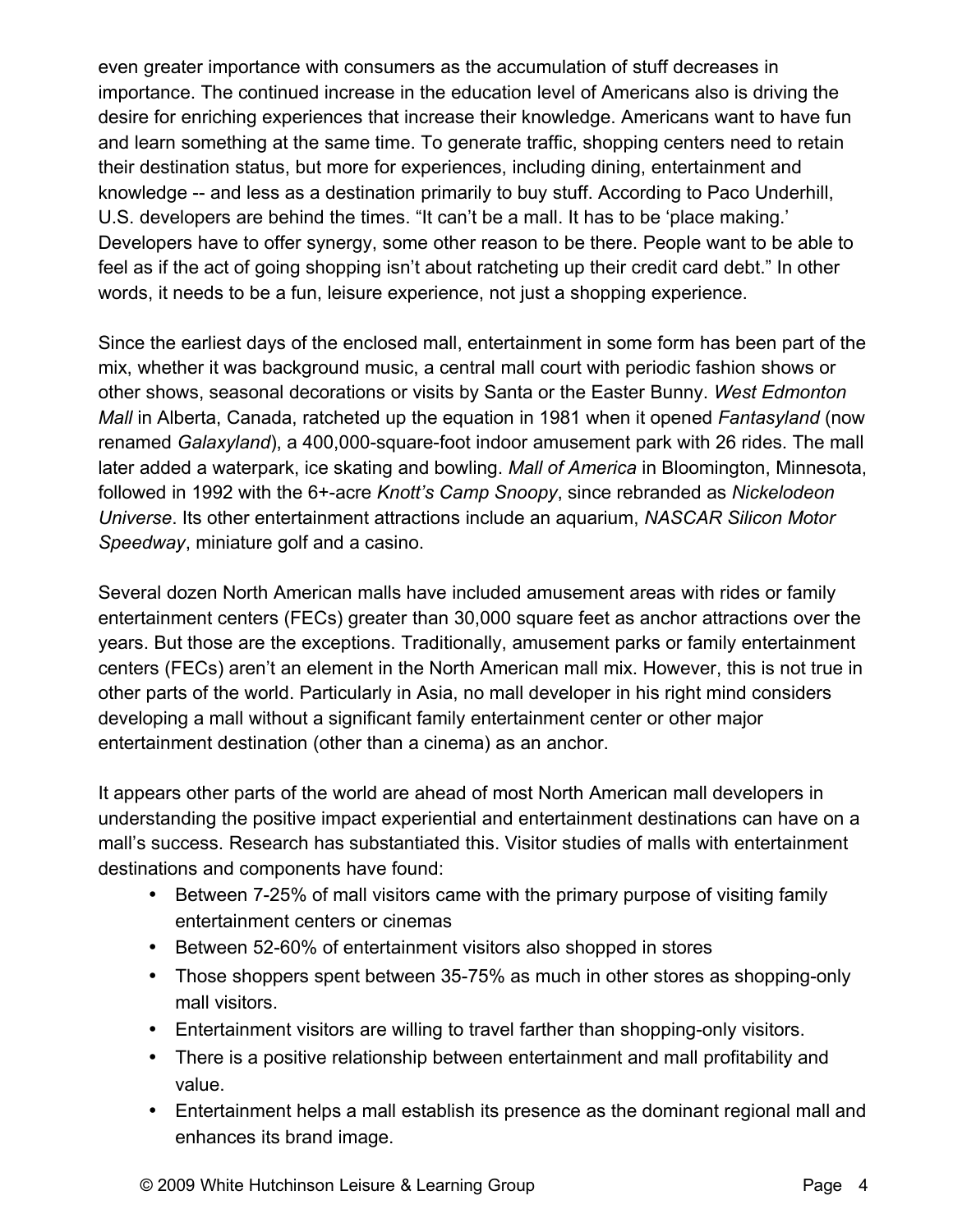• Consumers expect malls to provide not only merchandise, but also entertainment and fun.

As lifestyles change, department stores have been losing their appeal (especially with Generation Y) and their dominance as anchor tenants. At the same time, the American family entertainment center has been evolving from its early days of just rides and games in a large space to a variety of new hybrids. Other forms of entertainment venues are also appearing. Rather than the old formula of *come for the entertainment*, many are incorporating food and beverage as a major component, with the new formula of *come for the food and drink and stay for the fun*:

- Young adult upscale bowling lounges such as *Lucky Strike* and *Splitzville Luxury Lanes & Dinner Lounge*
- Adult dining and gameroom concepts such as *Dave & Buster's* and *GameWorks*
- Cinema-dining-entertainment hybrids such as *IPic Entertainment, E-Town, Cinnebar* and *Monaco Pictures*
- Bowling-based family entertainment centers such as *Brunswick Zone* and *Alley Cats Family Fun Center*
- Family pizza buffet-entertainment centers such as *John's Incredible Pizza* and *StoneFire Pizza Co.*

Other entertainment concepts announced or already appearing in shopping centers include *Legoland Discovery Center*, *SeaLife Aquarium*, live theater venues and children's mega role-play edutainment centers such as *Wannado City*. We are also seeing interest in different forms of children's play, edutainment and enrichment centers. Entertainment also is being incorporated into experiential retailers as retail-tainment, such as at *Adrenlina, The Extreme Store*, with its Flowrider surfing machine and at *American Girl* with its *American Girl Bistro* experiences for mother and child. Restaurants are also upping the ante with what we call experiential dining by introducing concepts such as *T-Rex*.

Entertainment-oriented shoppers spend less on average than shopping-oriented visitors, and entertainment venues typically cannot pay normal retail rents. For that reason, many shopping center developers in the past shied away from entertainment anchors. Today, along with restaurants, entertainment is becoming the new anchor and occupying an increasing percentage of a center's GLA, as much as 30% or more in some instances. The rent and tenant improvement concessions once given to department stores are now being given to entertainment anchors that drive traffic and increase aggregate retail sales.

Most North American shopping center developers continue to treat entertainment as a tenant that belongs in a store space, with the exception of a few that have fully integrated entertainment into their common areas to enhance their sense of place, such as *Nickelodean Universe* at *Mall of America*, or partially with carousels or children's soft play areas. North American mall and lifestyle developers are missing opportunities to truly make their centers experiential and have a unique sense of place. They now seem to understand the importance of ambiance and design with more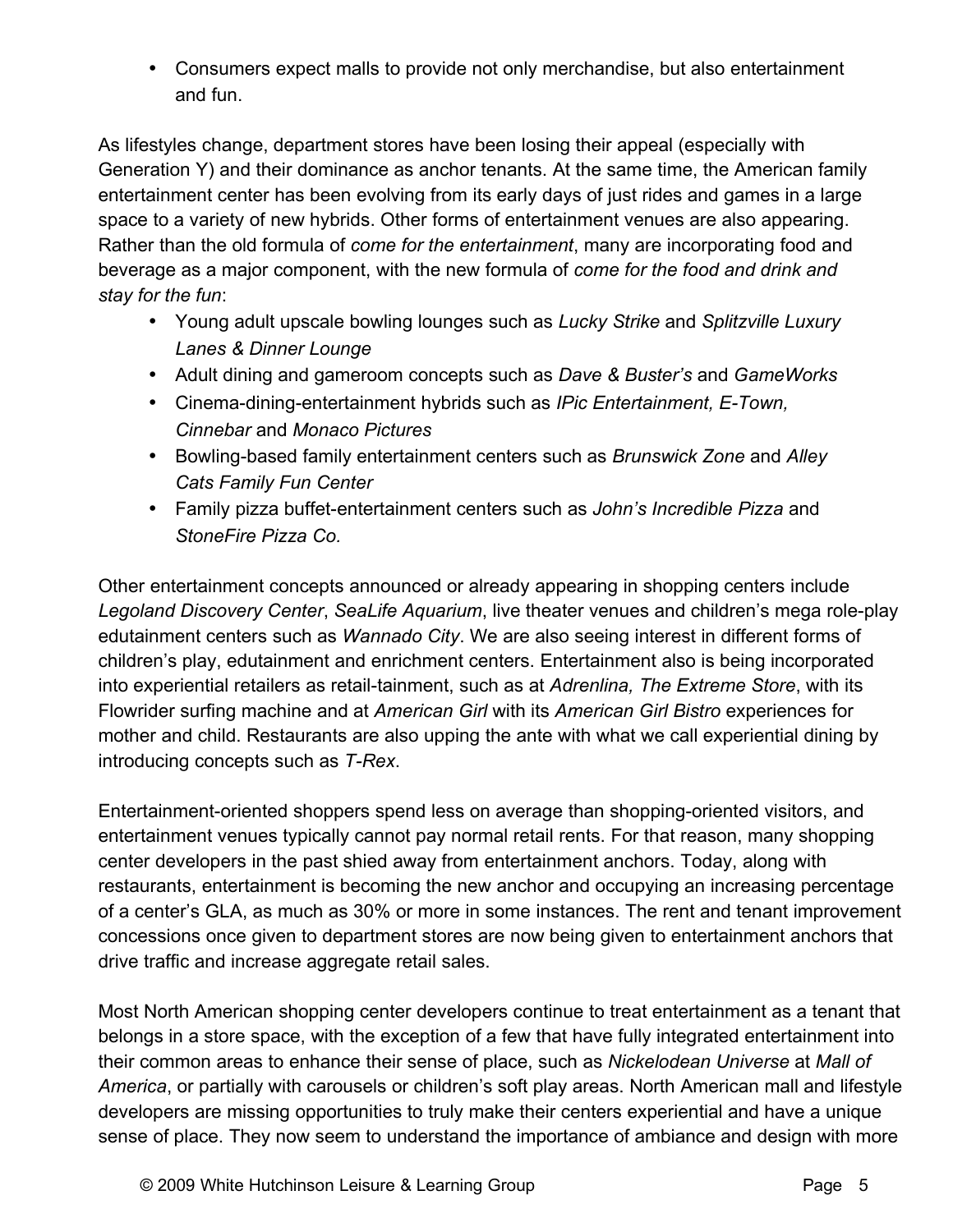landscaping, fountains and other common area amenities. Yet they still haven't fully grasped the value of taking some of the entertainment "out of the box" so you don't have to go through a store entrance to see or experience it and truly making it part of the shopping center experience for all visitors. This reluctance by developers probably is due to the paradigm that developers should be passive landlords that lease space rather than landlords that create experiential places. Yes, mall and lifestyle center landlords understand the importance of maintaining the common areas and marketing their centers, including staging periodic events, but they are still hesitant to take on the role of operating significant entertainment components as a business.

Entertainment districts, mixed-use and festival centers, such as *Kemah Boardwalk*, have learned how to intertwine entertainment into the common areas to create a much more unique, exciting and social experience for visitors and to differentiate their center from the blandness of other projects. Developers such as *Cordish Companies* and *RED Development* have taken a much more active role to ensure the destination status of their centers with their vertical integration ownership and management of some of the centers' restaurant and entertainment venues.

In today's challenging and competitive landscape, developers that break from the old landlord paradigm and learn how to make their shopping centers entertaining and enriching destination experiences with a true sense of place for the new Grounded Consumer will be the winners.

*Randy White, CSM, is the CEO of the Kansas City, Missouri- and Doha, Qatar-based White Hutchinson Leisure & Learning Group. The company specializes in the feasibility, design and production of location-based entertainment and leisure venues and assists shopping center and hospitality owners and retailers with entertainment and edutainment strategies for their properties. Randy can be reached at +816.931-1040, ext 100 or via the company's website [www.whitehutchinson.com](http://www.whitehutchinson.com/)*

#### References:

- Christiansen, Ph.D., Tim, Lucette Comer, Ph.D., Richard Feinberg, Ph.D. and Heikki Rinne, Ph.D., "The Effects of Mall Entertainment Value on Mall Profitability." Journal of Shopping Center Research 3.2 (1996).
- Eppli, Marke and Charles Tu, "An Event Analysis of Mall Renovation and Expansion," Journal of Shopping Center Research 12.2 (2005).
- Gregory, Sean, "How Consumers Shop Differently," Time, (February 22, 2009).
- "Grounding the American Dream: A Cultural Study on the Future of Consumerism in a Changing Economy." Context-Based Research Group (December 2008).
- Haynes, Joel and Salil Talpade, "Does Entertainment Draw Shoppers? The Effects of Entertainment Centers on Shopping Behavior in Malls." Journal of Shopping Center Research 3.2 (1996).
- Haynes, Joel and Salil Talpade, "Consumer Shopping Behavior in Malls with Large Scale Entertainment Centers." Mid-Atlantic Journal of Business (June 1, 1997).

Hu, Ph.D., Haiyah and Cynthia R. Jasper, Ph.D., "Men and Women: A Comparison of Shopping Mall